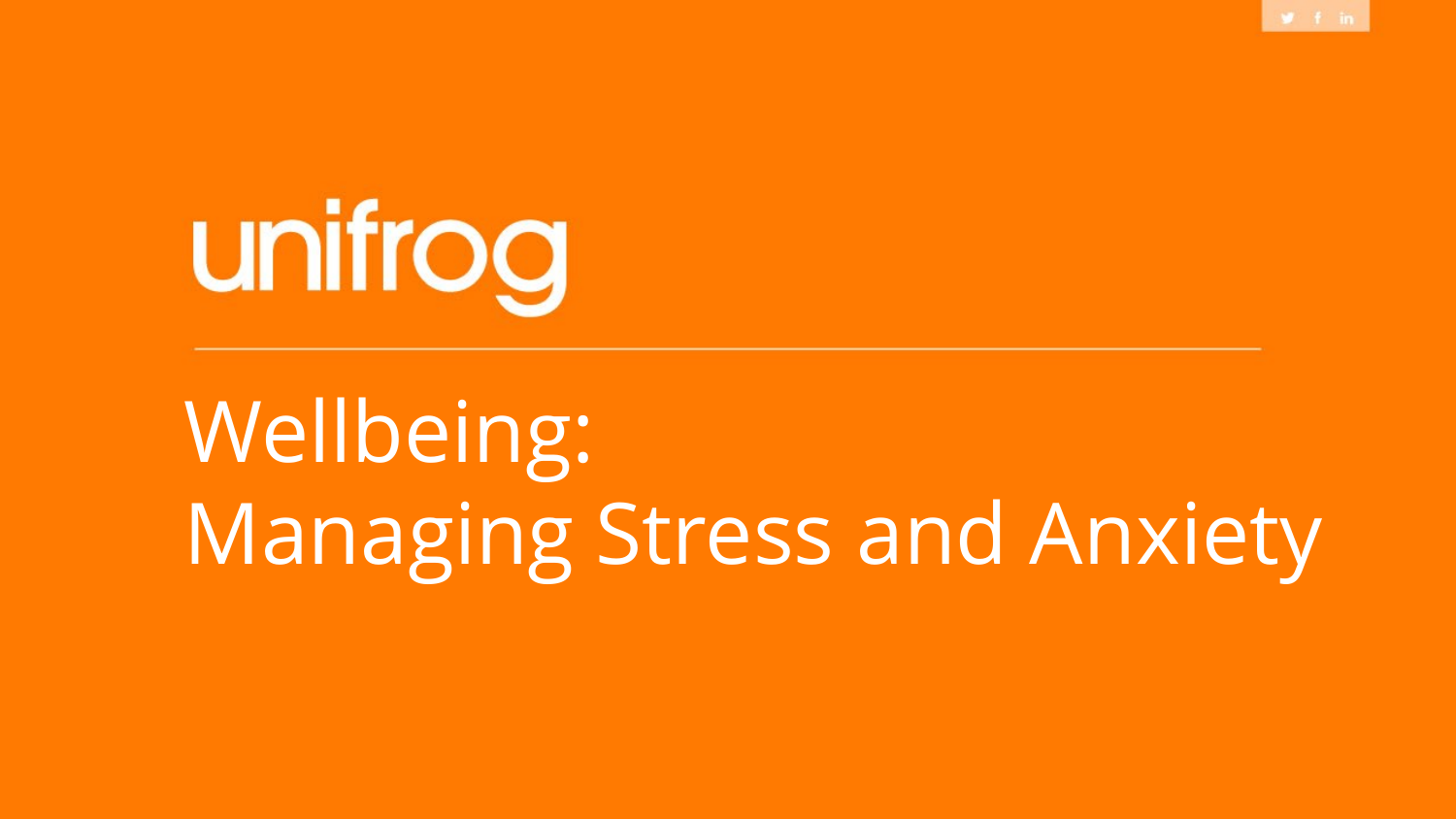#### **What is the difference between stress and anxiety?**

- While the symptoms of stress and anxiety feel very similar it is important to
- realise the differences between the two.

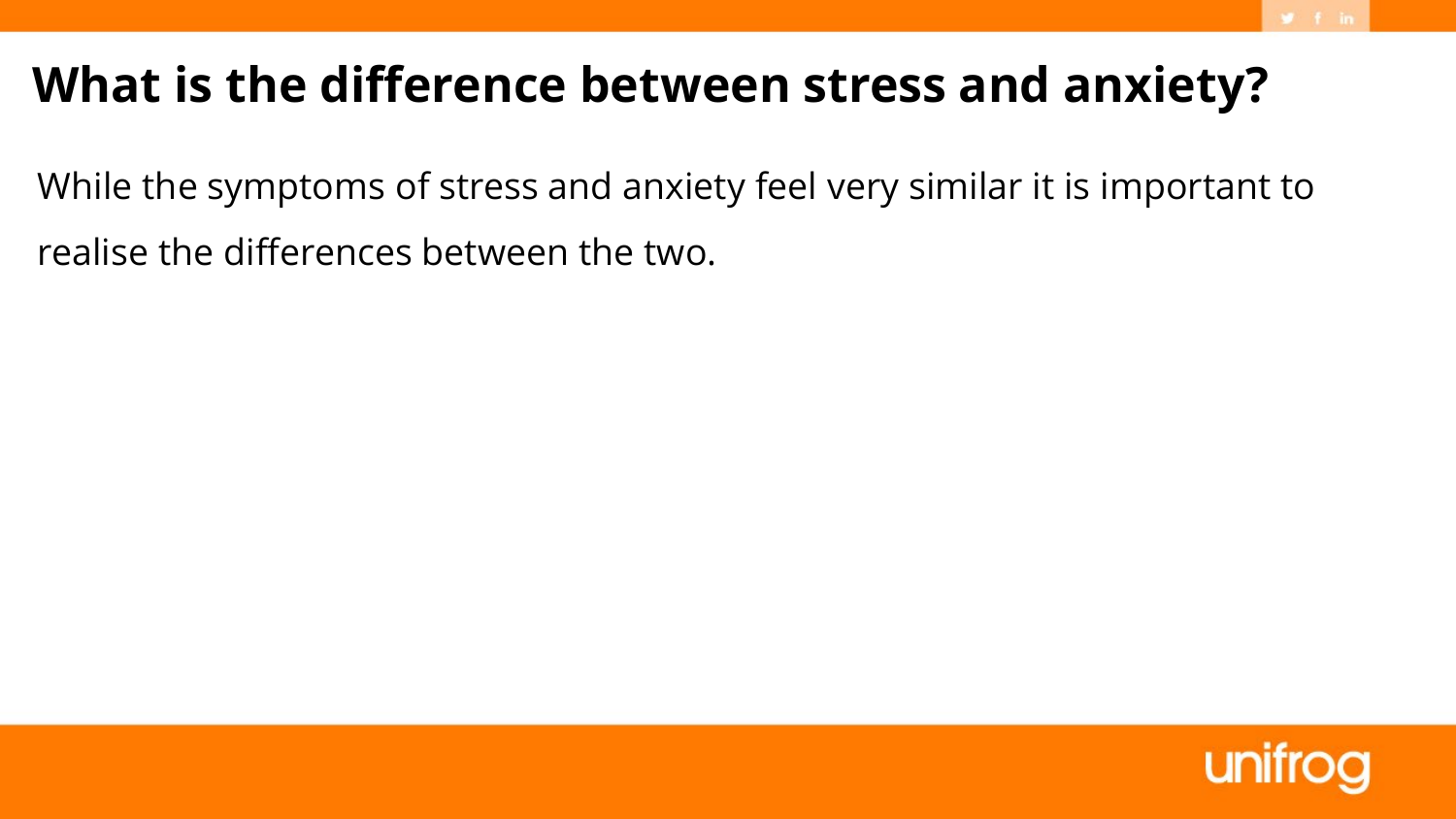#### **What is the difference between stress and anxiety?**

Stress is an *external* reaction to a situation. You might feel stressed when there's an exam coming up, during an argument or while writing an important piece of coursework. However the feelings associated with being stressed usually disappear once these situations are resolved. Stress can lead to anxiety.

Anxiety is an *internal* reaction to stress. We all feel anxious at times, however it is important to recognise when it's becoming a problem for you. For example, if you have a persistent feeling of worry or dread in situations that aren't actually threatening or after a concern has passed.

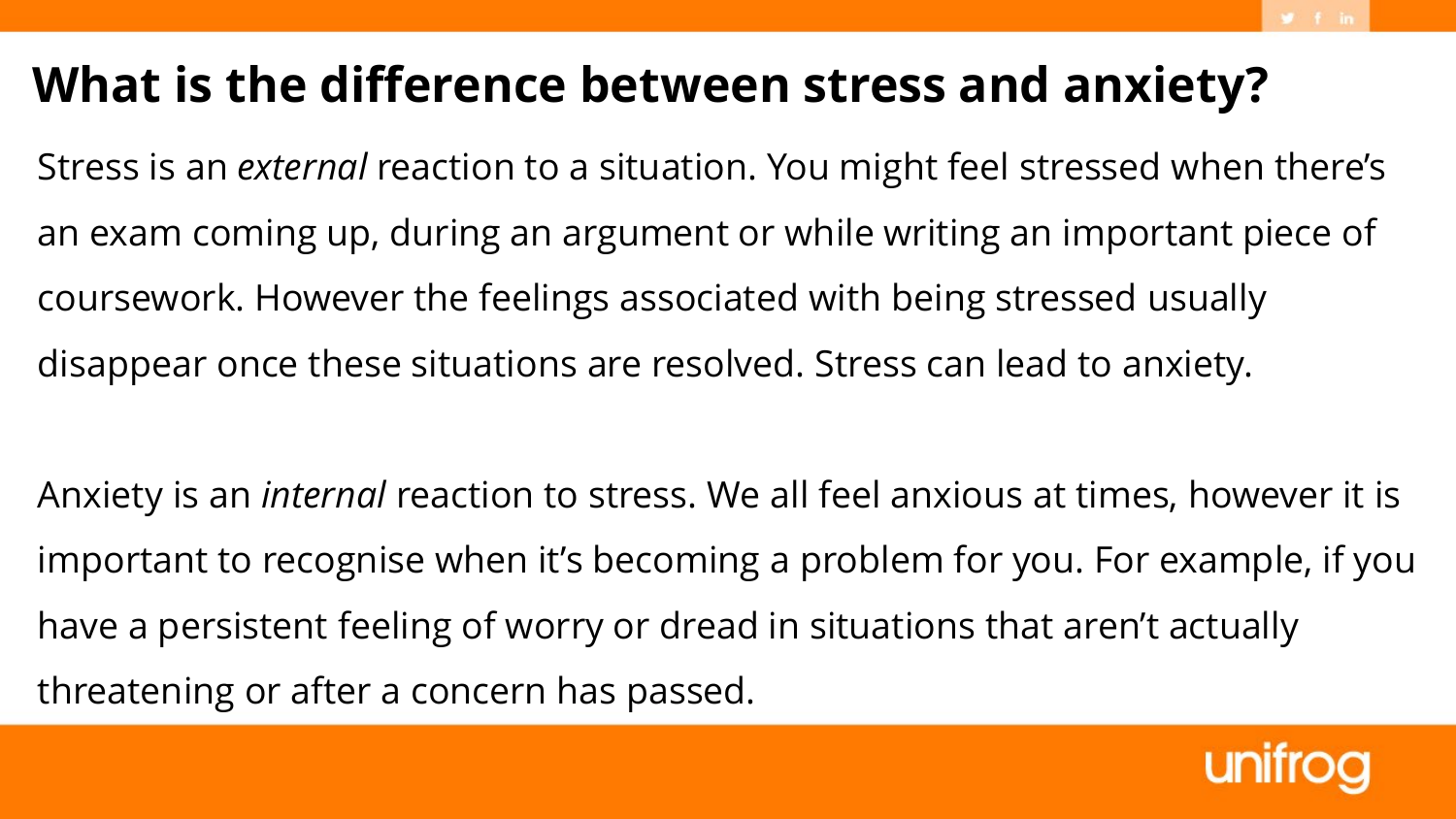# **Why do we feel anxious?**

• Anxiety is a natural defence mechanism that developed millions of years ago, in order to keep us safe from danger.

• Nowadays we might worry about things that aren't necessarily dangerous, but our bodies still react in the same way.

• Anxiety is therefore a perfectly natural response. However, a simple worry can sometimes lead into a full blown panic attack so it is crucial that we know how to recognise and manage our anxiety.

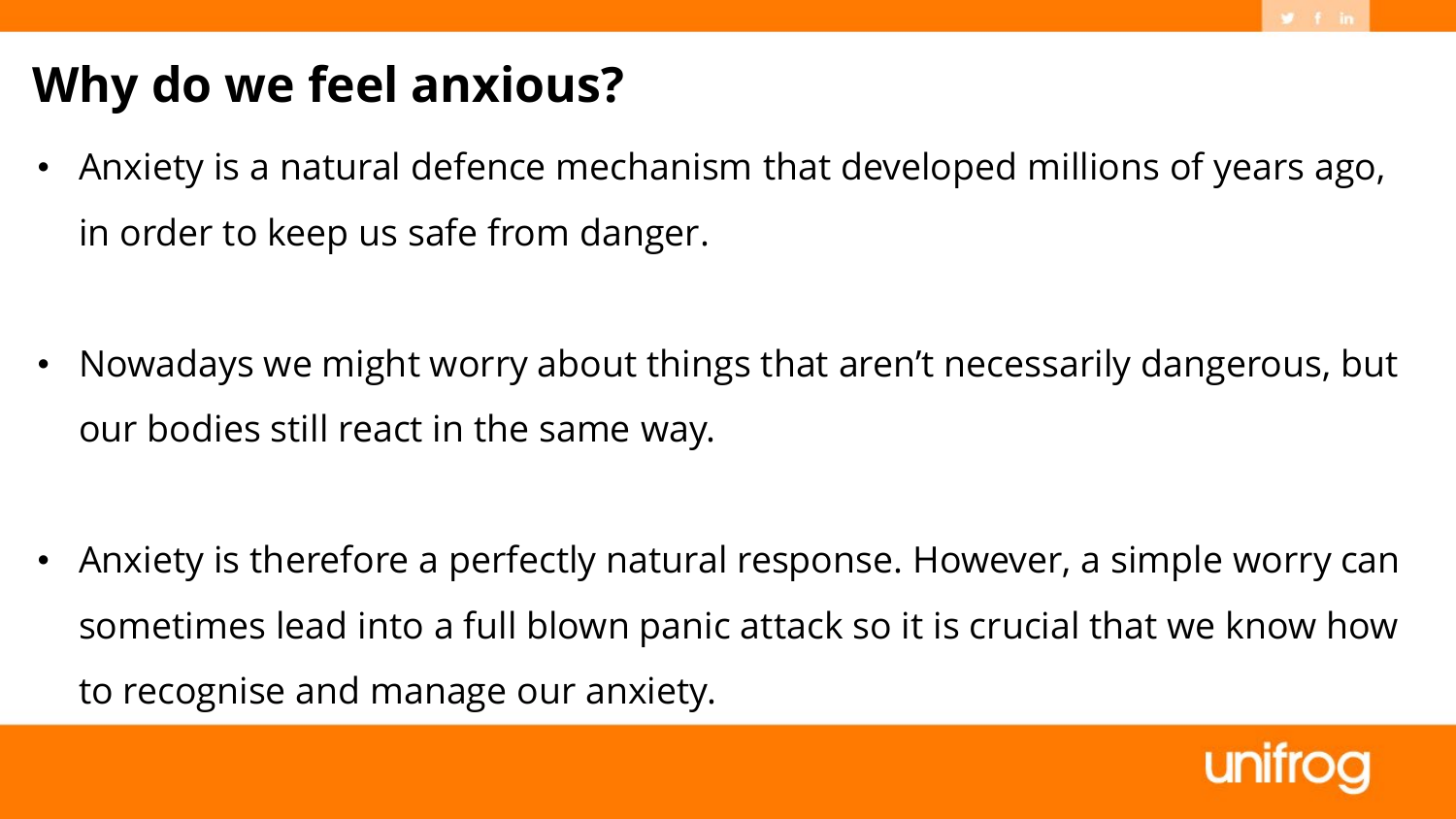# **Recognising anxiety**

Anxiety can change the way we think and behave. Symptoms include:

- Restlessness
- A feeling of dread
- A feeling of being "on-edge"

It can cause physical reactions too:

- Dizziness
- Nausea
- Heart palpitations (a noticeably strong, fast heartbeat)
- Difficulty concentrating
- Difficulty sleeping
- **Irritability**

- **Sweating**
- Shortness of breath
- Headache
- Dry mouth.

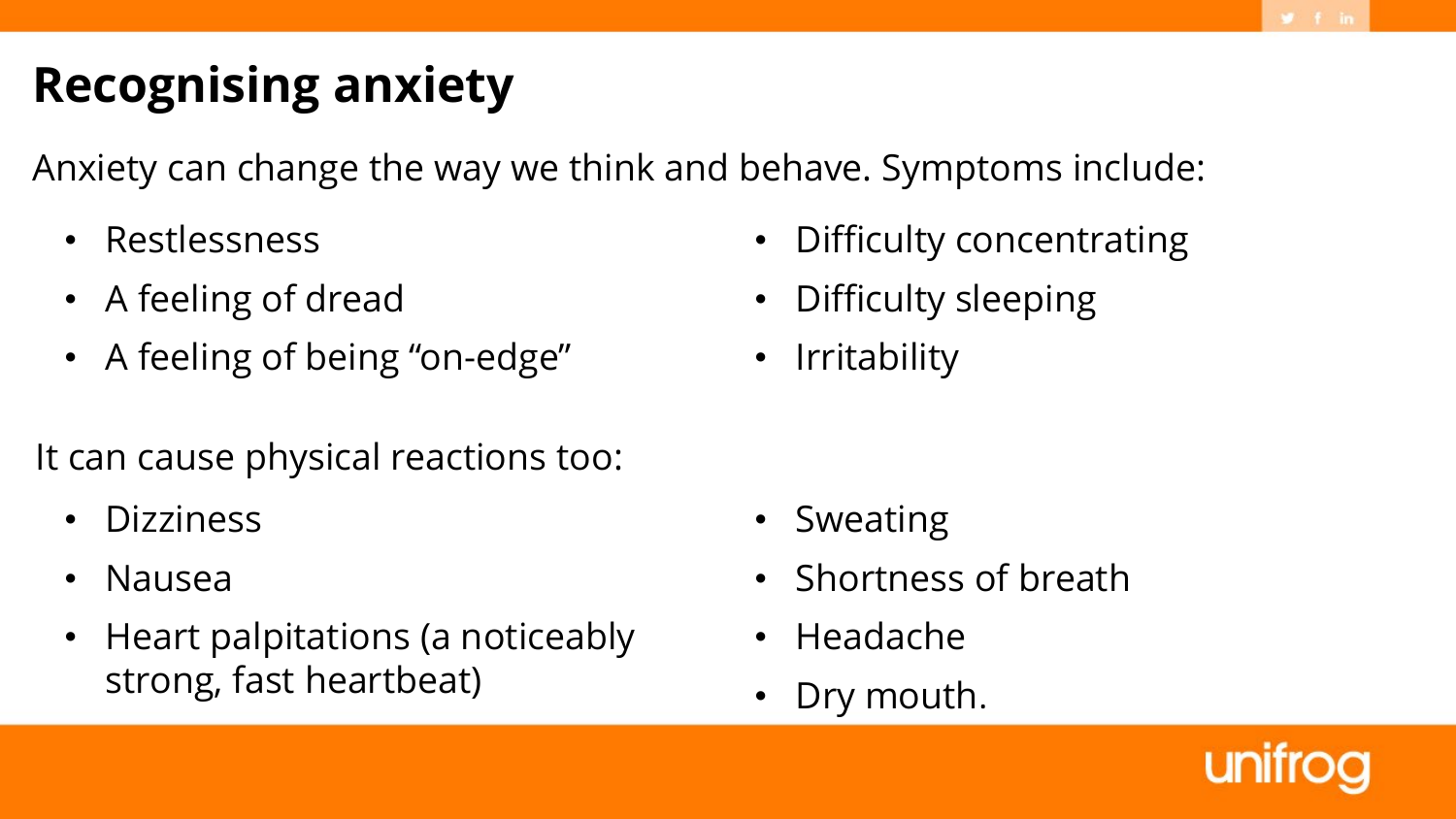# **So how do I manage it?**

If you're feeling very overwhelmed, you should seek the support of a trusted adult, and possibly a medical professional like your GP so they can provide support.

In the meanwhile, the following mindfulness exercises can help you find some calmness during stressful times.

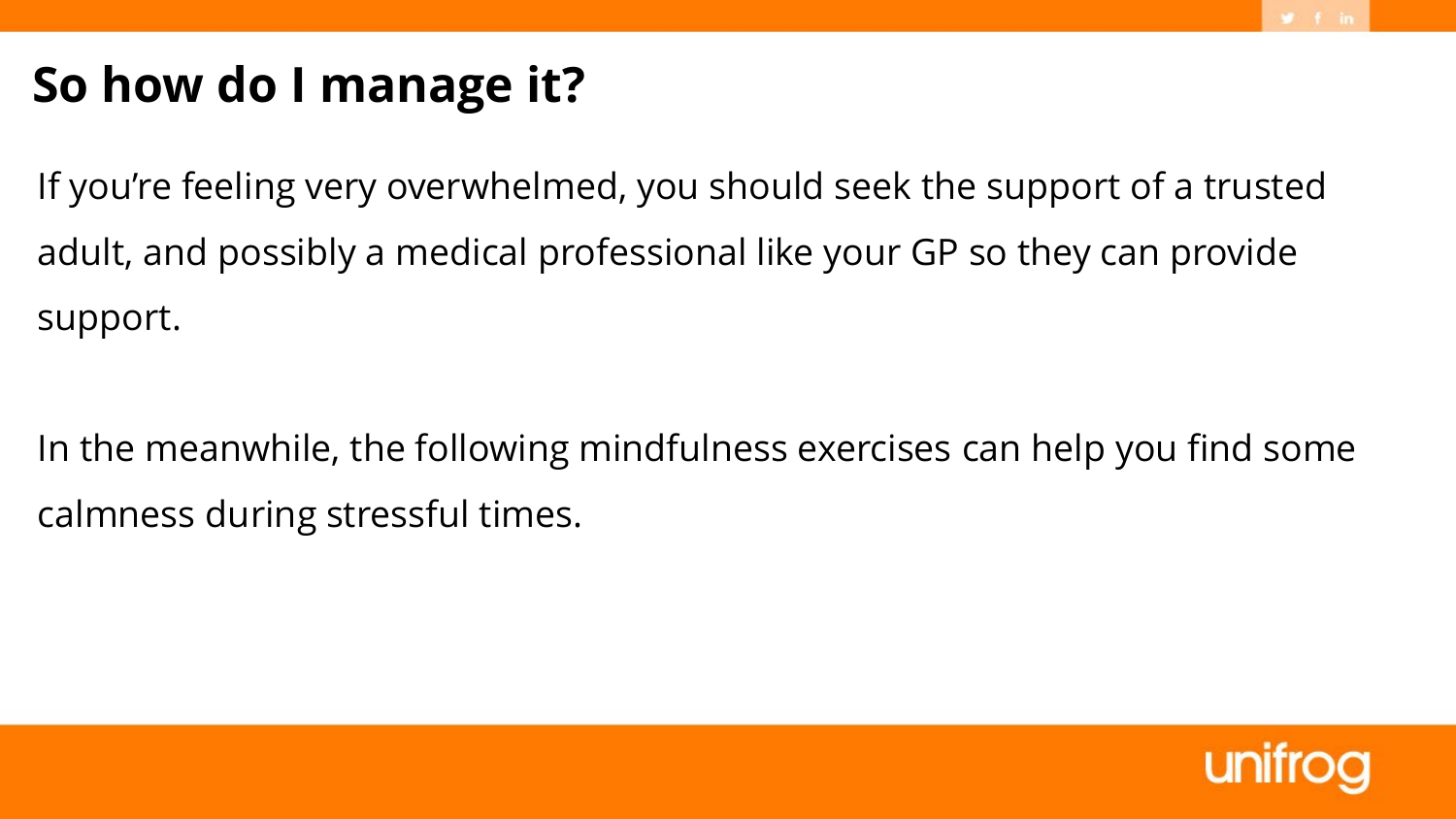#### **Mindfulness**

**Mindfulness** has been found to massively reduce the symptoms of anxiety. It works by teaching the brain to stay in the present, instead of worrying about the past or future. It can also improve concentration, the ability to focus, and help with academic performance.

Mindfulness is about watching your thoughts and feelings without 'hanging on' to them for too long. When you 'hang on' to thoughts they can become bigger than they should be, especially in minds that are prone to anxiety.

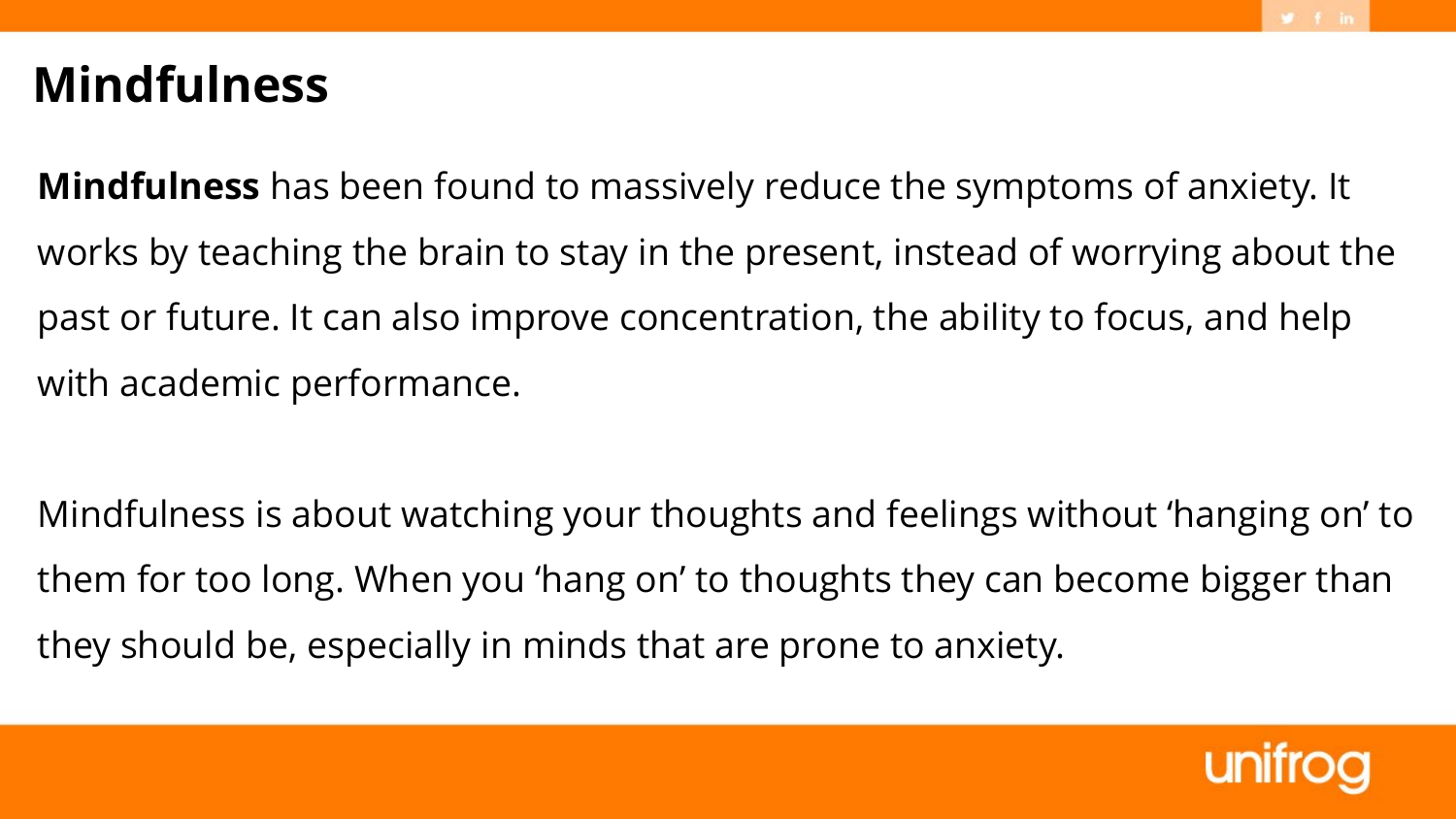## **Take a minute technique**

Minds quite like to wander, especially anxious ones, so staying in the moment can take some practice. Here's how:

- Get comfy and close your eyes.
- Notice your breathing. How does the air feel as you draw it inside you? Notice the sensation of the air, or your belly rising and falling. Notice your heart beating. If your mind starts to wander, come back to this.
- Now, what can you hear? What can you feel outside of you and inside your body? If your mind starts to wander, focus on your breathing again.

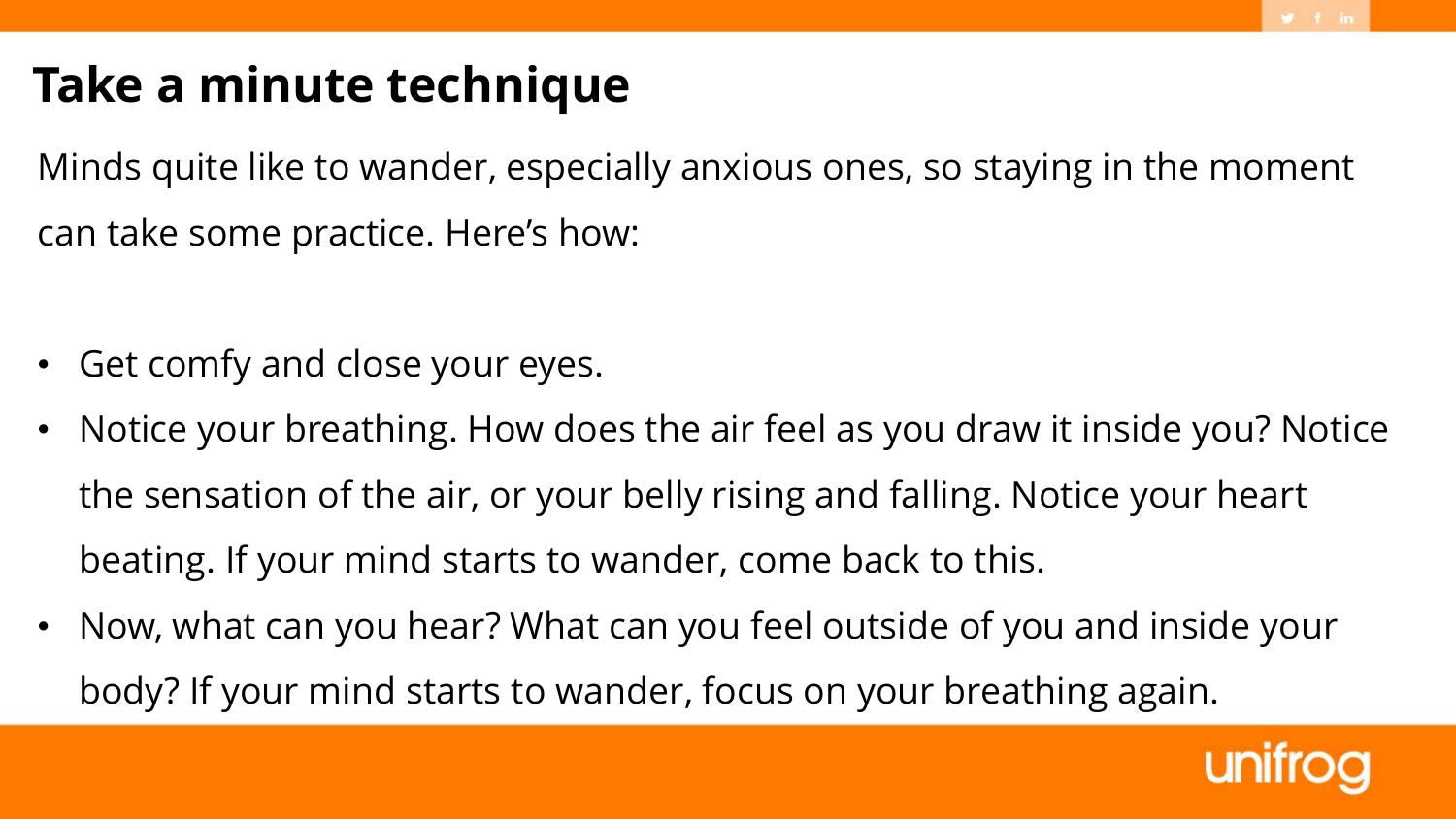#### **Drop anchor technique**

This is a really easy technique that can be practiced anywhere.

- Stand with your feet firmly on the ground, shoulder-width apart.
- Push down through your feet and feel the ground steady beneath you.
- Notice how your leg muscles feel as you push down through your feet.
- Pay attention to different parts of your body; starting with your head and working all the way down, until you can feel the connection between your feet and the ground.
- Take 5 deep, slow breaths to finish.

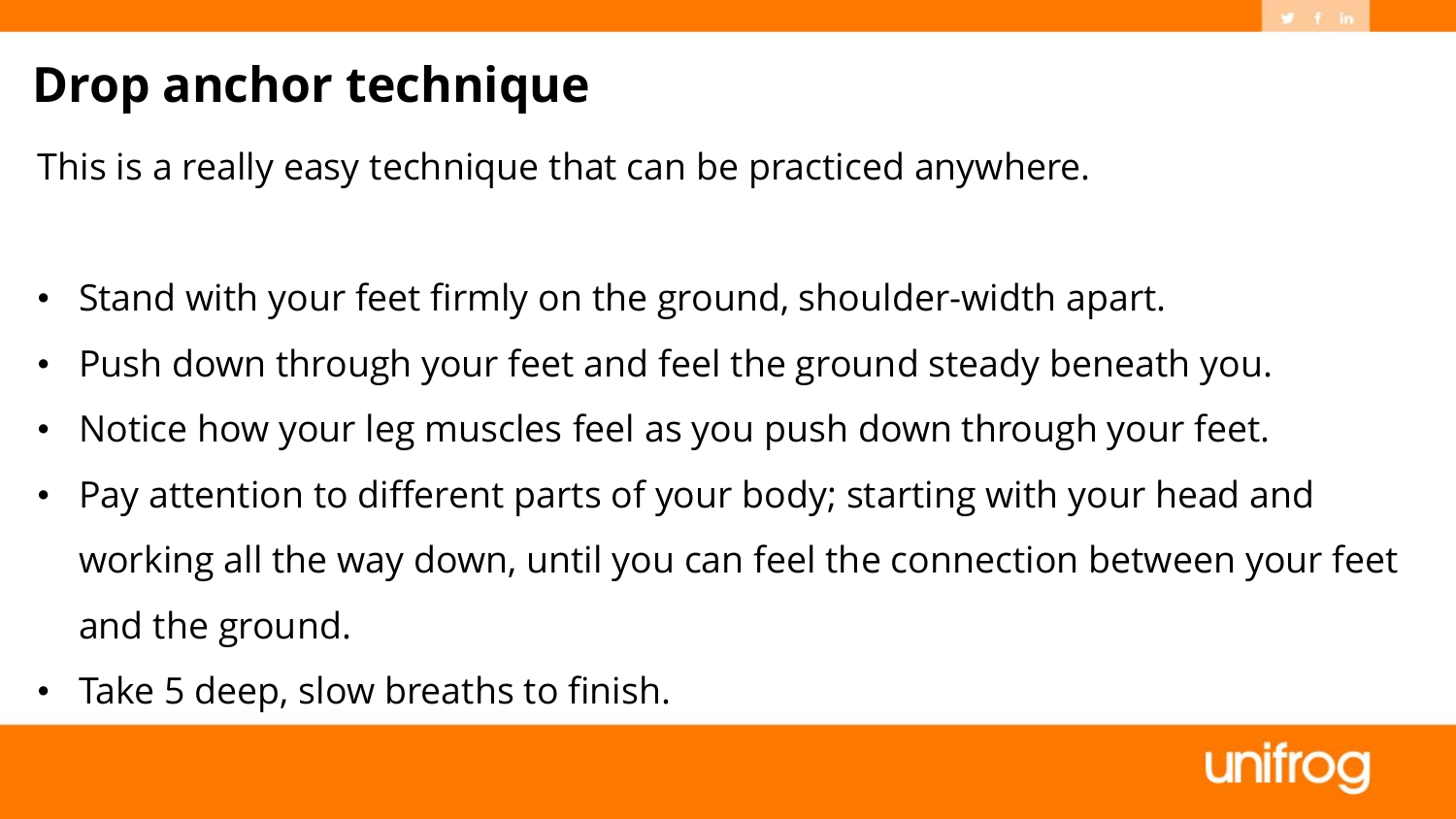#### **Chocolate Square technique**

**You need:** A small piece of chocolate; a couple of squares from a bar works best.

**Relax your body:** Take a few deep breaths and un-tense your muscles to relax your body. You should start your meditation as physically relaxed as possible. **Smell, gaze, and nibble:** First of all, look at the chocolate and notice everything about it. What texture does it have? Shiny, smooth? Sharp or soft edges? Next, smell the chocolate; how does it make you feel? Does your mouth water? Now, take a small bite of your chocolate. Let it sit on your tongue and melt in your mouth. Notice the flavours.

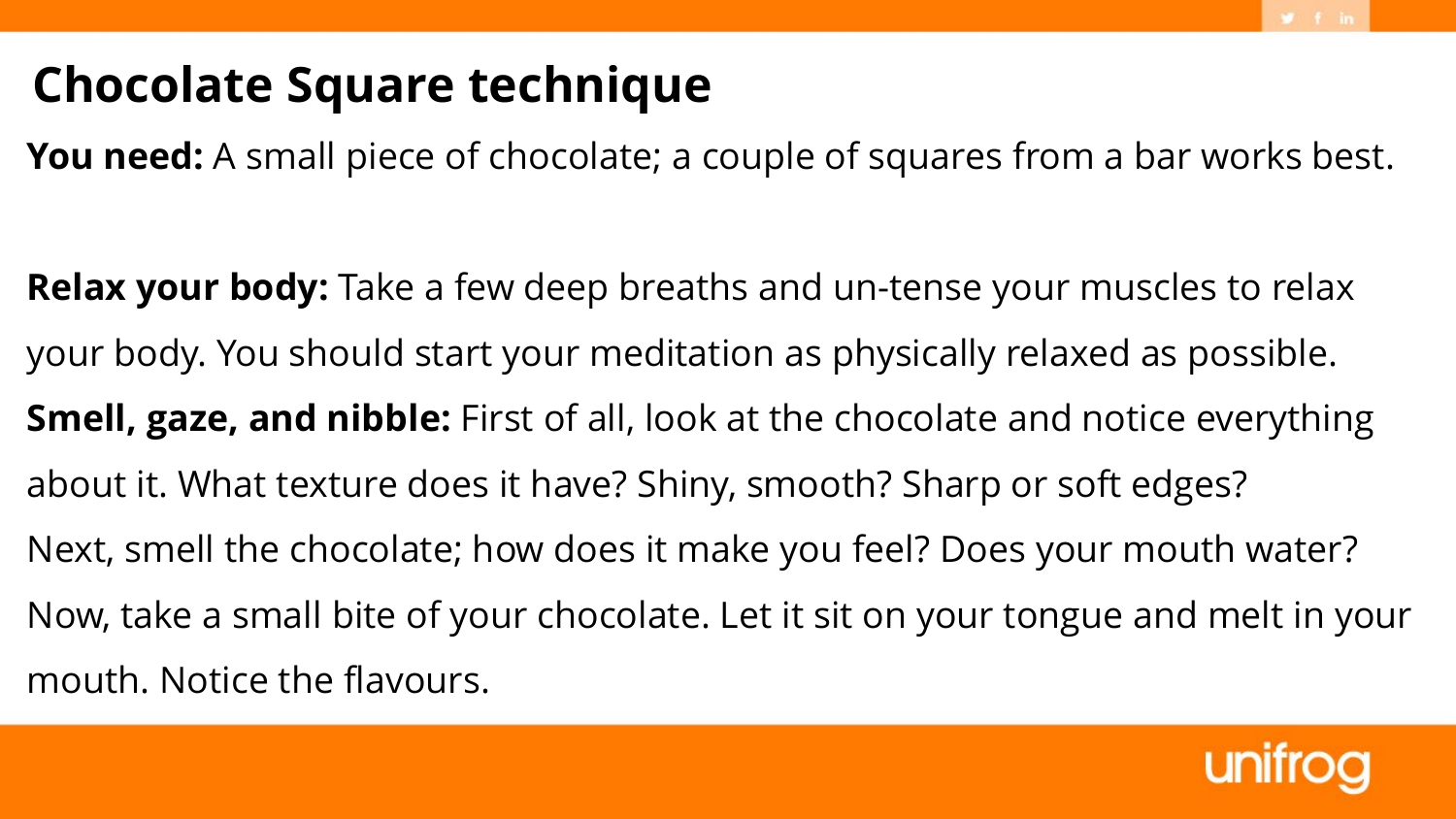#### **Chocolate Square technique**

- Let yourself be completely absorbed in what you're experiencing *right now*.
- Continue your deep breathing, and concentrate on the sensations in your mouth.

**Focus on sensations:** As you swallow, focus on how it feels going down. Notice how your mouth feels empty. Then, as you take a second bite, try to notice how your arm feels as you raise the chocolate to your mouth, how it feels between your fingers. Again, focus on the sensations you are feeling in the present moment.

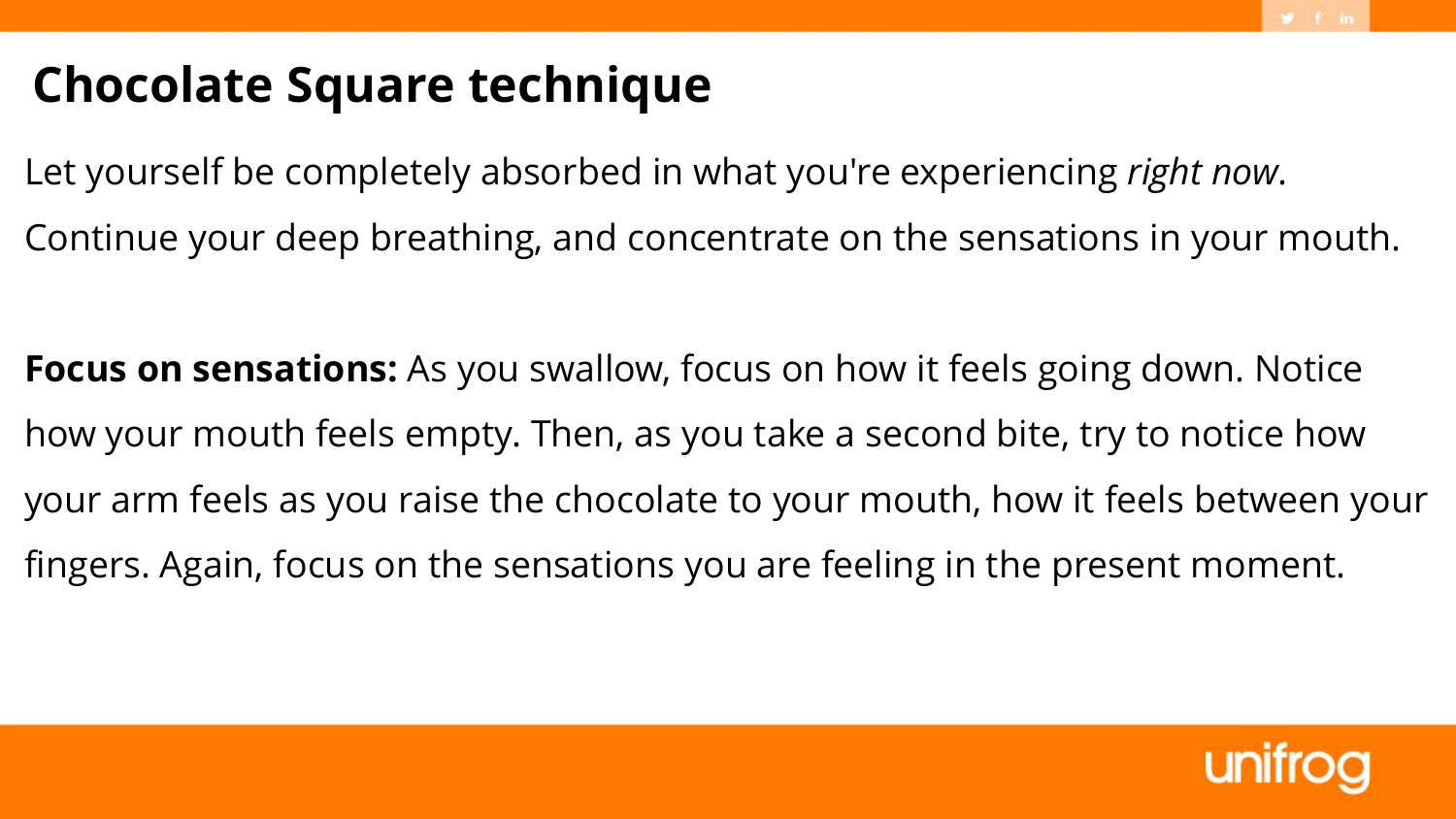#### **Chocolate Square technique**

**Re-focus on the present:** If other thoughts come into your mind during your chocolate meditation, gently refocus your attention to the flavors and sensations associated with the chocolate. Stay in the present as much as you possibly can.

**Savour this feeling:** When you're done savouring your chocolate, revisit the feeling throughout your day, and feel more relaxed.

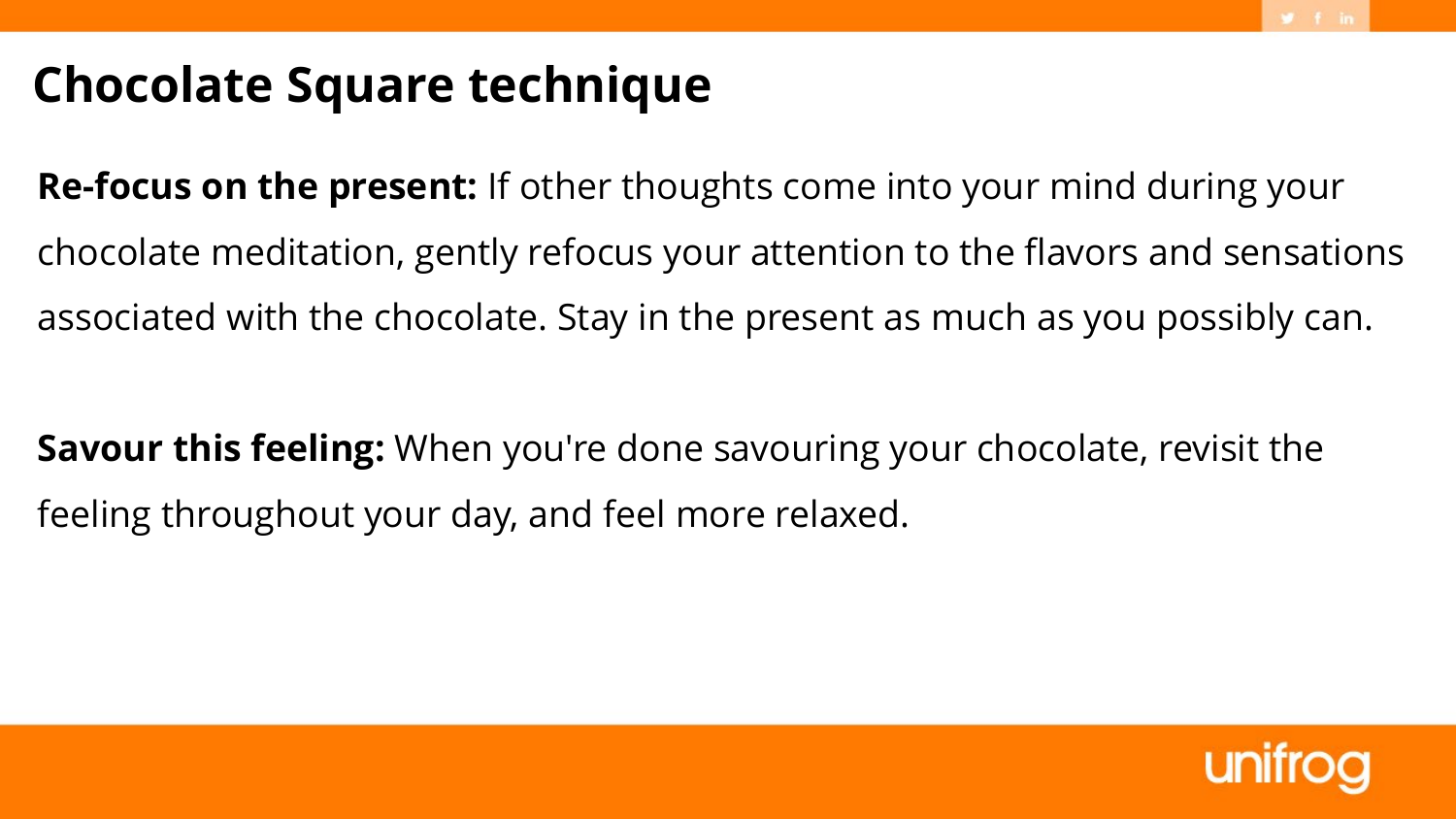## **Organisations that help - Websites**

| Suicide / Feeling Helpless                 | Youngminds.org.uk / Papyrus-uk.org / childline.org.uk    |
|--------------------------------------------|----------------------------------------------------------|
| Staying safe online                        | Thinkuknow.co.uk / ceop.police.uk/safety-centre/         |
| Sexuality / Homophobia                     | Youngstonewall.org.uk / bgiok.org.uk / eachaction.org.uk |
| Sexual Abuse                               | Rapecrisis.org.uk / Childline.org.uk                     |
| Self-harm                                  | Youngminds.org.uk / selfharm.co.uk / childline.org.uk    |
| Physical / emotional abuse                 | Childline.org.uk / Youngminds.org.uk                     |
| <b>Bullying</b>                            | Bullybusters.org.uk / childline.org.uk / bullying.co.uk  |
| <b>Anxiety / Panic attacks</b>             | Childline.org.uk / themix.org.uk / youngminds.org.uk     |
| Eating disorders                           | Beateating disorders.org.uk / Childline.org.uk           |
| Info about local services for young people | youthaccess.org.uk                                       |

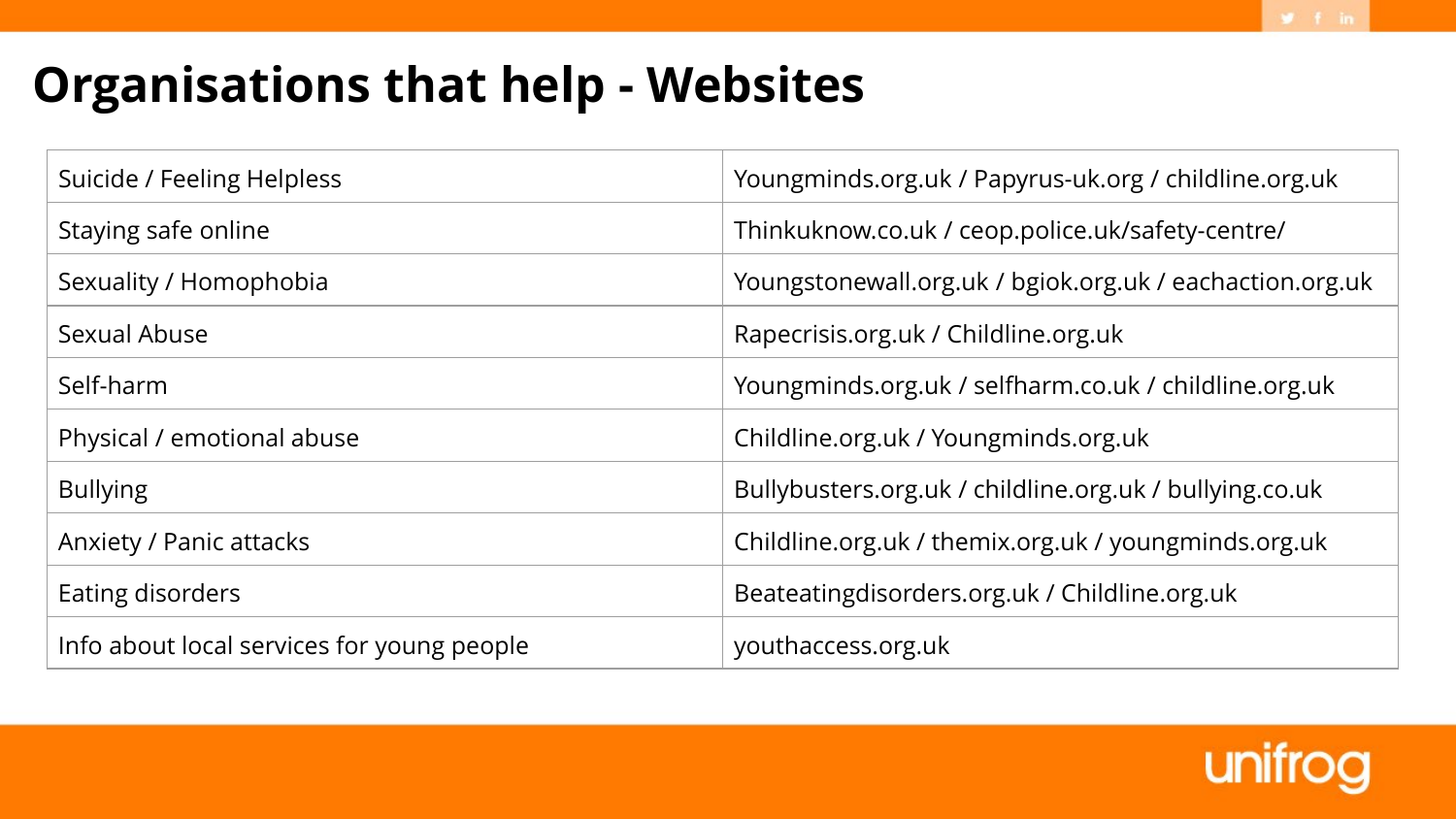| Childline (up to age 19)           | 0800 1111     |
|------------------------------------|---------------|
| <b>NSPCC</b>                       | 0808 800 5000 |
| <b>Family Lives</b>                | 0808 800 2222 |
| Frank (Substance Support)          | 0300 123 6600 |
| <b>Beat - Eating Disorders</b>     | 0808 801 0711 |
| <b>Sexual Health Line</b>          | 0300 123 7123 |
| <b>Rape Crisis</b>                 | 0808 802 9999 |
| <b>Victim Support</b>              | 0845 3030 900 |
| <b>Forced Marriage Unit</b>        | 0207 008 0151 |
| Karma Nirvana (Honour-based Abuse) | 0800 599 9247 |
| The Mix                            | 0808 808 4994 |
| Stonewall                          | 0800 050 2020 |